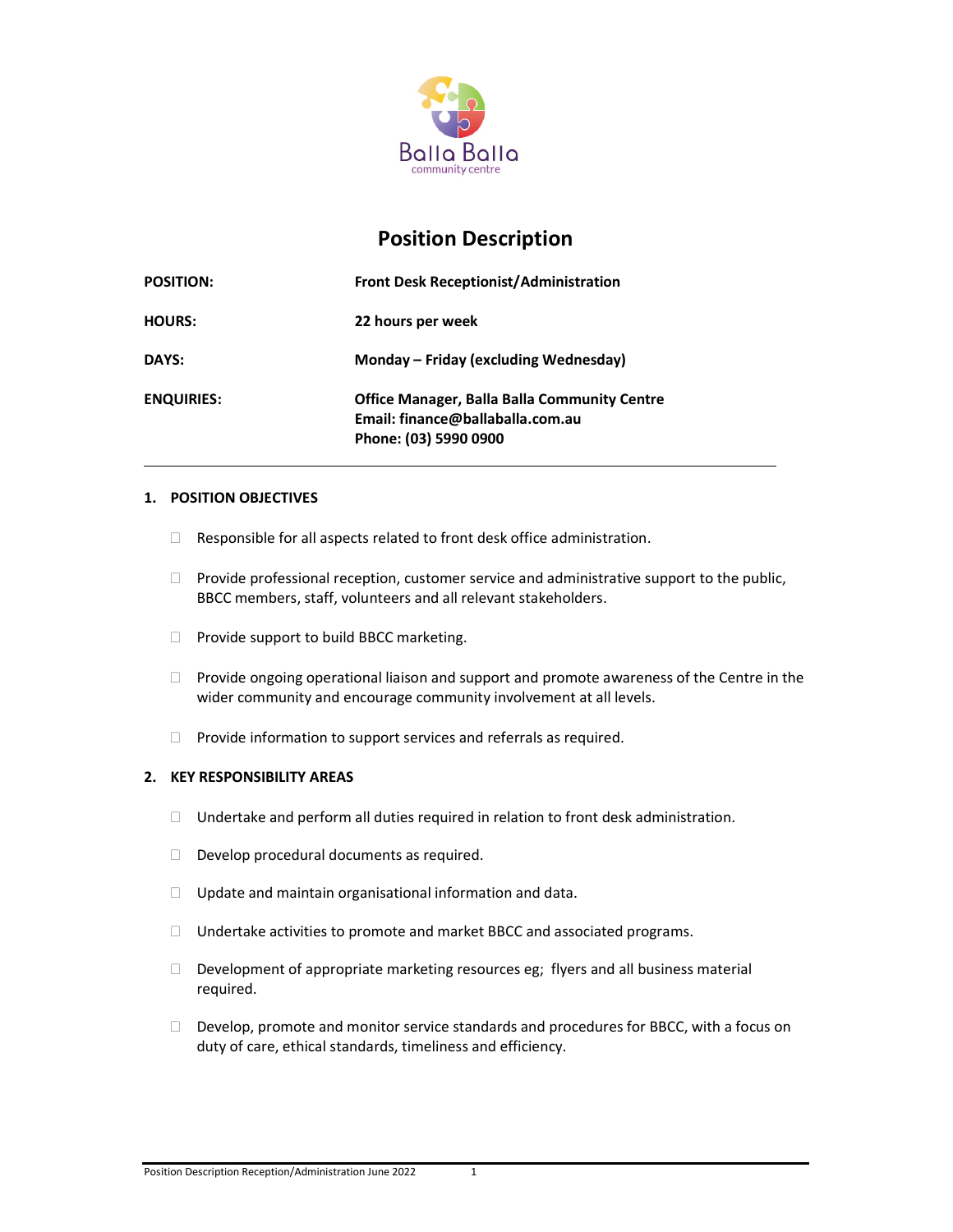#### Day to Day Operations

- $\Box$  Provide a professional reception service and excellent customer service.
- $\Box$  Update and maintain the organisations information and data.
- Ensure all emails to  $\alpha$ dmin@ballaballa.com.au are responded to in a professional and timely manner.
- $\Box$  Undertake all tasks required in the provision of BBCC programs and activities.
- $\Box$  Maximise participation and community member involvement in BBCC and its programs and activities.
- $\Box$  Maintain and ordering of all supplies as required.
- $\Box$  Develop, maintain and implement adequate information resources and BBCC promotional material.
- $\Box$  Ensure facilities and equipment is maintained in a clean, safe and healthy manner, and arrange maintenance and replacement within budgetary constraints as required.
- $\Box$  Ability to prioritise and manage multiple tasks in a busy work environment.
- □ Undertake duties as required.

#### Finance

- $\Box$  Collect and record all monies collected as part of the front desk administration.
- □ Undertake end of day banking reconciliation.

#### Human Resource

- $\Box$  Support BBCC staff and users, including tutors, volunteers, and students on placement with the purpose of maintaining and fostering a team approach.
- $\Box$  Encourage the involvement of volunteers at BBCC.
- $\Box$  Take all steps to provide a safe working environment in accordance with the *Occupational* Health and Safety Act 2004.

## 3. ORGANISATIONAL RELATIONSHIP

| Report to:                | <b>BBCC Manager</b>                                                                      |
|---------------------------|------------------------------------------------------------------------------------------|
| Internal Liaisons:        | Staff, volunteers, students on placement, members/users of BBCC and<br>Community Groups. |
| <b>External Liaisons:</b> | General public, local businesses, community organisations and local<br>residents.        |